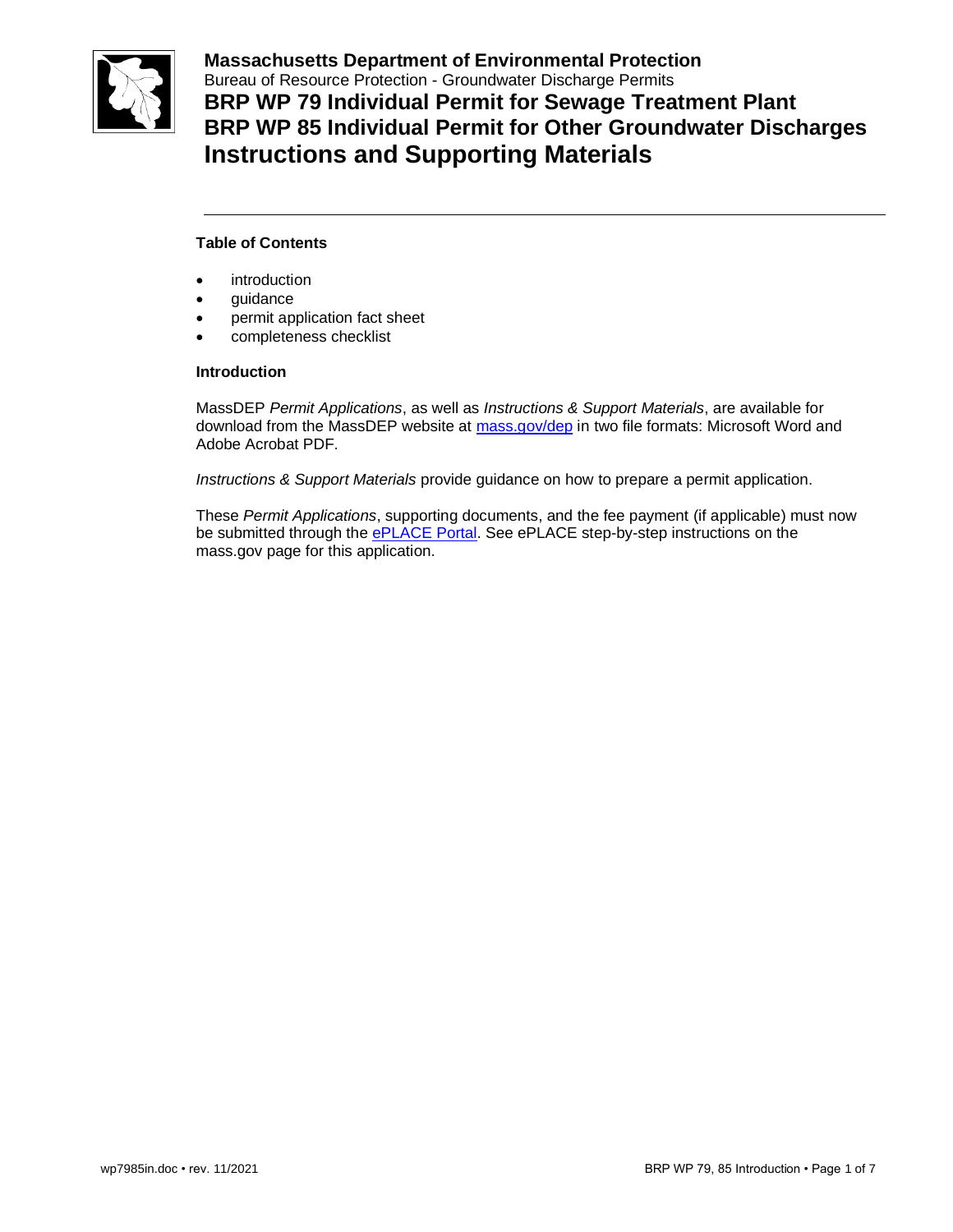

**Massachusetts Department of Environmental Protection**  Bureau of Resource Protection - Groundwater Discharge Permits **BRP WP 79 Individual Permit for Sewage Treatment Plant BRP WP 85 Individual Permit for Other Groundwater Discharges Guidance**

*Groundwater discharge permit applications for which a treatment system is proposed must include an engineering report with Certification Statement regarding wastewater treatment. The engineering report and plans & specifications shall be stamped and signed by a Massachusetts Registered Professional Engineer.*

*In accordance with 314 CMR 5.09A (4) & (5), submission of plans & specifications for the proposed wastewater treatment facility to the MassDEP may be required to be submitted with the application or at anytime during the application's review. In all cases, formal submission of the final plans and specifications will be required by 90 days prior to the start up of the approved facility.*

*A Certification Statement of the plans & specifications and the Hydrogeologic Report is required to be submitted with the application.*

# **Engineering Report Requirements**

The engineering report shall include, at a minimum, the following items:

- a. a general description of the facility (condominium, office park, laundromat, municipal system, etc.);
- b. a description of the number of employees and/or residents, bedrooms, apartments, elderly housing units, shifts and days of operation per week;
- c. a listing of raw materials used, such as but not limited to, chemicals, cleaning products, petroleum products, etc;
- d. a description of the sources of water supply including quantity and quality requirements;
- e. an identification of the sources of all sanitary and industrial wastes streams together with the quantity of flow and waste stream characteristics, including seasonal flow fluctuations, if any. In accordance with 310 CMR 30.302, a determination of whether any industrial waste stream is a hazardous waste stream shall be made for each industrial waste stream;
- f. a description of any by-product recovery systems;
- g. a listing and description of wastewater treatment studies performed;
- h. a description of liquid waste flow control measures;
- i. a description of any existing wastewater treatment system, including all design parameters;
- j a description of reclaimed water opportunities
- k. a description of any anticipated new processes;
- l. a description of the proposed effluent quality;
- m. a listing and evaluation of wastewater treatment alternatives capable of meeting applicable effluent quality;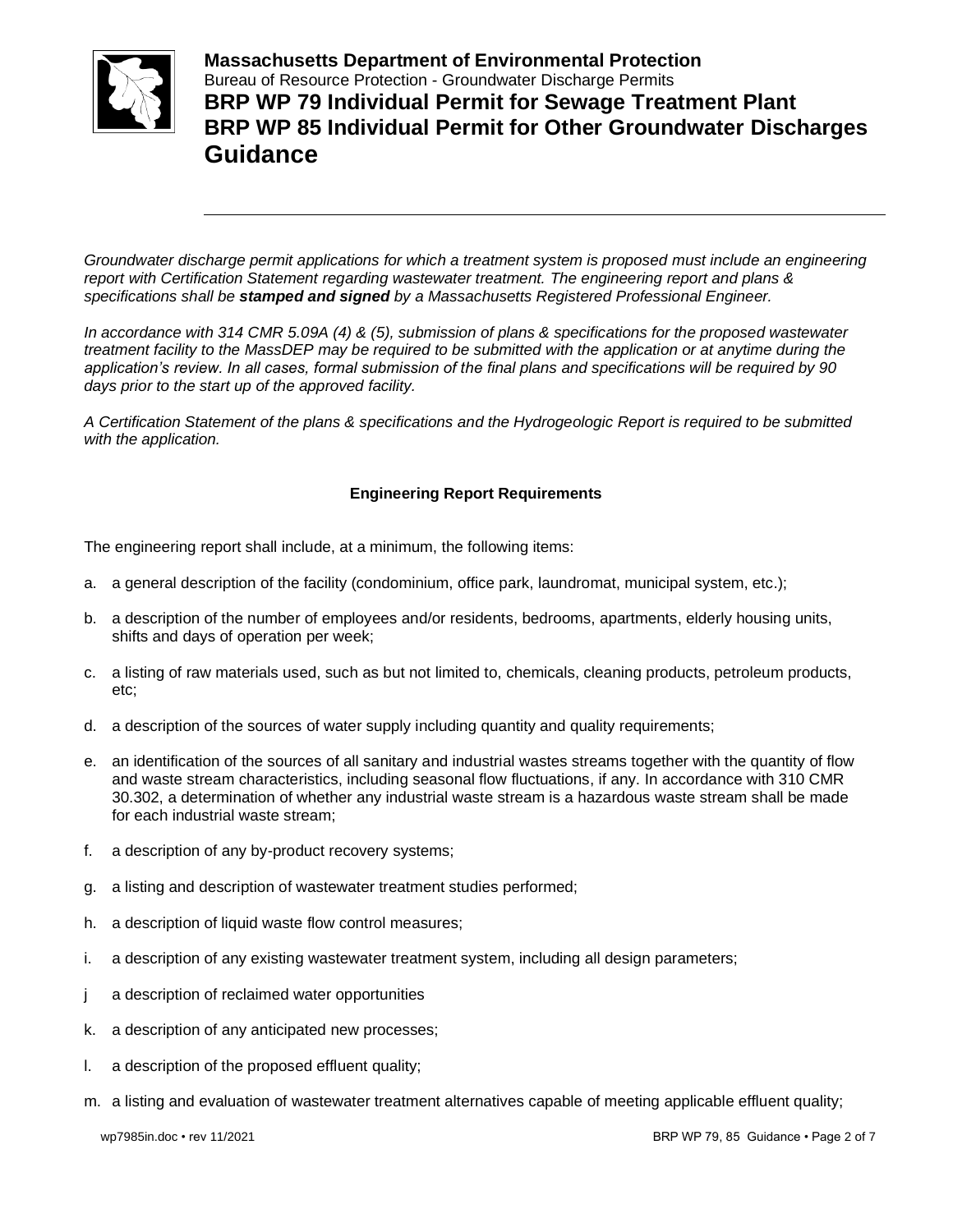

**Massachusetts Department of Environmental Protection**  Bureau of Resource Protection - Groundwater Discharge Permits **BRP WP 79 Individual Permit for Sewage Treatment Plant BRP WP 85 Individual Permit for Other Groundwater Discharges Guidance**

- n. a narrative description of the recommended plan for a wastewater treatment facility, based upon the preceding evaluation, with detailed design criteria, including flows and loads, number and size of unit processes and appurtenant facilities, unit loading, and a preliminary layout;
- o. a hydraulic profile in graphic form, on a sheet no larger than 11 inches by 17 inches, including the final effluent disposal area with water surface elevations at average, peak, and low flow conditions;
- p. a flow schematic, on a sheet no larger than 11 inches by 17 inches, including return lines, chemical feed lines, and sampling points;
- q. a description of redundancy requirements;
- r. a discussion whether this is the initial phase of a larger project and, if so, how the design will accommodate future phases;
- s. a description of odor control provisions, as necessary;
- t. a description of safety provisions;
- u. a description and location of all chemicals stored, including spill containment provisions;
- v. an implementation schedule for the recommended plan;
- w. treatability and pilot study data on the ability of the proposed treatment system to treat the proposed discharge and meet applicable federal, state, and local requirements;
- x. an examination of the potential impact of any proposed discharge on municipal and private water supply wells, or POTW's, or surface water, whichever is applicable.

The engineering plans and specifications of a proposed wastewater treatment facility (not to be submitted until 90 days prior to the startup of the facility) shall include, at a minimum, the following:

- a. materials of construction and specifications for all wastewater treatment system components;
- b. materials of construction and specifications for all wastewater collection system components;
- c. specifications for all instrumentation and alarms;
- d. a site plan and general plant layout;
- e. plan views and profile views, including dimensions showing existing and proposed piping and processing units related to wastewater collection, treatment, and disposal.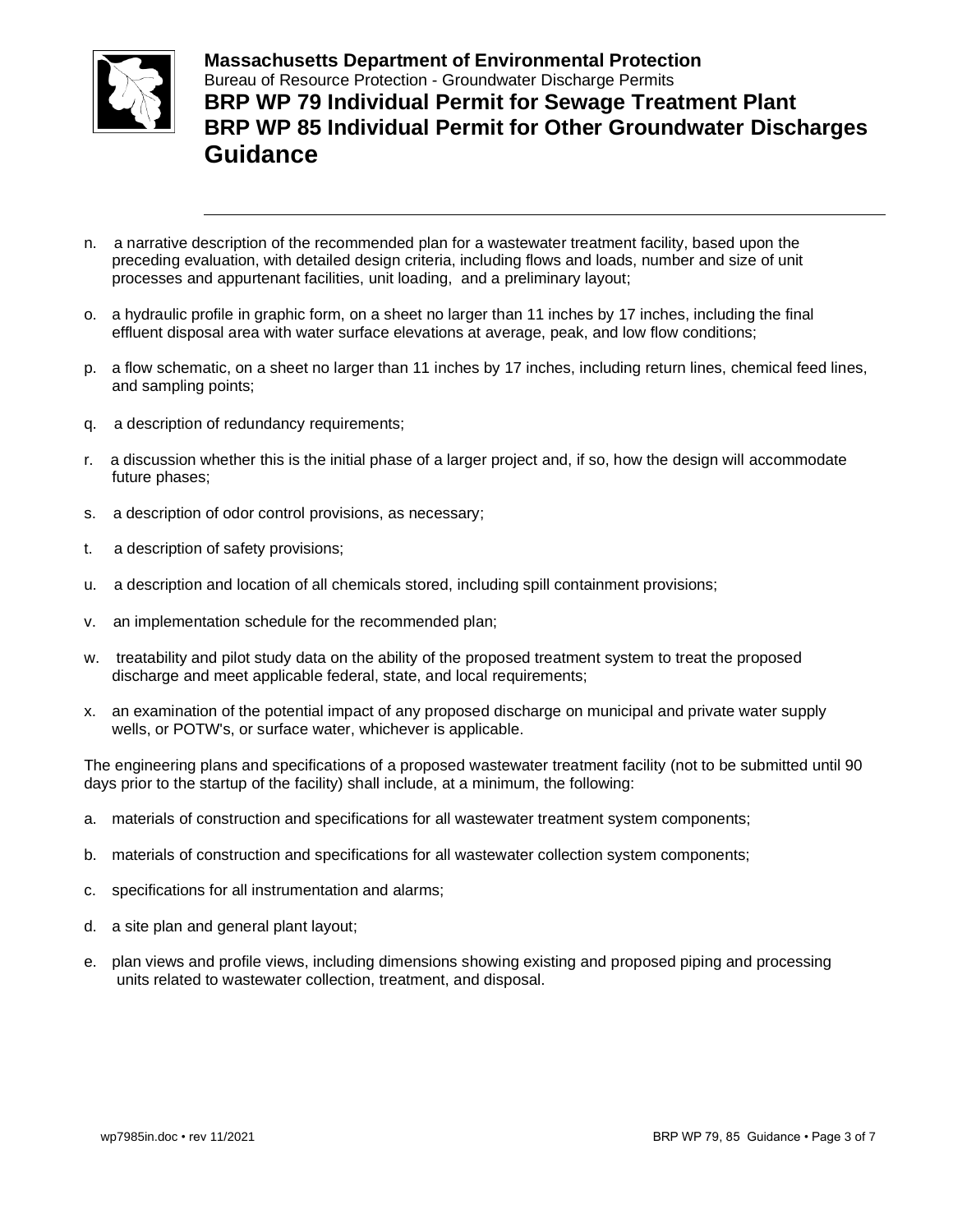

**Massachusetts Department of Environmental Protection**  Bureau of Resource Protection - Groundwater Discharge Permits **BRP WP 79 Individual Permit for Sewage Treatment Plant BRP WP 85 Individual Permit for Other Groundwater Discharges Permit Application Fact Sheet**

# **1. What is the purpose of these permits?**

These permits are required for the discharge of treated sanitary wastewater in excess of 10,000 gallons per day (gpd) to the ground, or discharges from laundromats or carwashes or other discharges requiring an individual discharge permit not specified by another groundwater discharge permit category. These permits serve to protect the public health, welfare, and the environment through the control of these discharges onto or into the ground.

Statutory authority for this permit is stated in MGL Chapter 21 Section 43. Regulatory authority for these permits is stated in 314 CMR 5.00.

# **2. Who must apply?**

- **BRP WP 79** Any person (individual, business or organization) who proposes a treatment system to treat sanitary wastewater in excess of 10,000 gallon per day to the ground . **Please note:** There may be limited instances where site constraints would require a discharge of less than 10,000 gallons per day of sanitary sewage to obtain a groundwater discharge permit.
- **BRP WP 85** Any person (individual, business or organization) who proposes a treatment system to treat wastewater from a coin operated laundromat, a carwash or other type of discharge to the ground not specified by another groundwater discharge category.

If these categories do not apply to you, please be advised there are other permit categories for discharges to the ground:

**BRP WP 80** General Permit coverage or renewal of general permit coverage for a carwash or coin operated laundromat pursuant to 314 CMR 5.03 and 5.13(1)

**BRP WP 81** General Permit coverage or renewal of general permit coverage for small sewage treatment facilities designed to receive 50,000 gallons per day or less.

If these categories do not apply to you, please be advised these are not the only permit categories. Please consult regulations 310 CMR 4.00, 310 CMR 15.000, and 314 CMR 5.00 to determine whether another category may apply to you.

### **3. What other requirements should be considered when applying for these permits?**

### **a. What prerequisites should be considered before applying for these permits?**

Permits of this type may require MEPA review. Please carefully examine 301 CMR 11.00, the MEPA Regulations, to determine if your project exceeds the MEPA review thresholds, or for more information contact the MEPA Unit of the Executive Office of Environmental Affairs (100 Cambridge Street, Suite 900, Boston, MA 02114; (617-626-1020). MassDEP cannot complete technical review of the notice of intent until the MEPA process has been concluded. MEPA filings should be uploaded along with your application submission in the Documents section in ePLACE.

# **b. What concurrent applications are related to these permits?**

• The local Board of Health may have regulations which apply.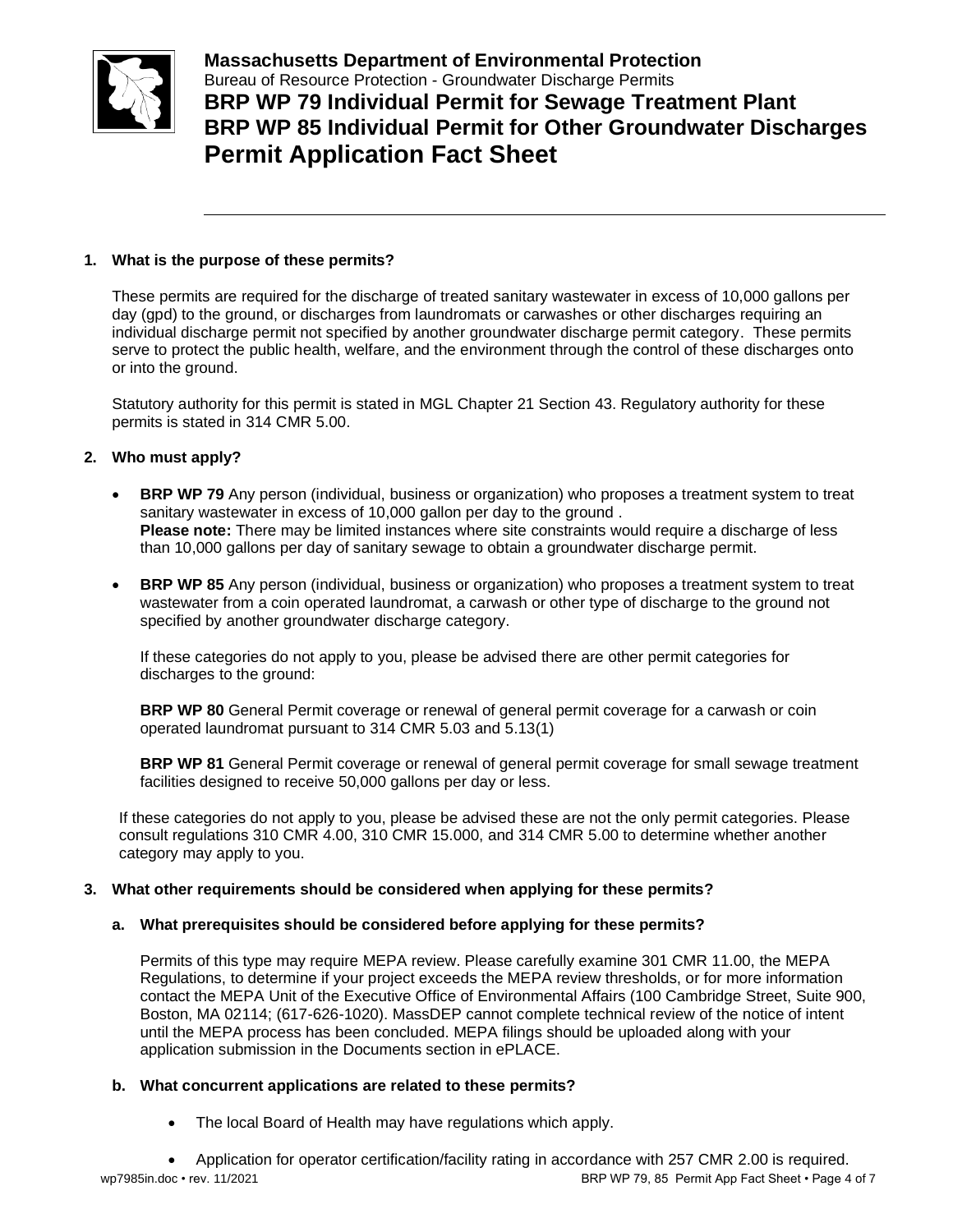

**Massachusetts Department of Environmental Protection**  Bureau of Resource Protection - Groundwater Discharge Permits **BRP WP 79 Individual Permit for Sewage Treatment Plant BRP WP 85 Individual Permit for Other Groundwater Discharges Permit Application Fact Sheet**

**Note:** These additional requirements are intended to serve as a guide to the applicant. They do not necessarily include all additional requirements.

# **4. Where should the application be sent?**

The application must be submitted through ePLACE, located here: <https://eplace.eea.mass.gov/citizenaccess>

 Additional visual ePLACE step-by-step instructions to assist in submitting your compliance certification are available at: <https://www.mass.gov/how-to/wp-79-85-individual-discharge-permits>

- Log into the ePLACE Portal at: https://eplace.eea.mass.gov/citizenaccess and create an account.
- Once logged in, click on the large blue button on the right, "File an Online Application".
- Read and agree to the disclaimer. Click "Continue".
- To find this application, click on "Apply for DEP Authorization Water Pollution Wastewater (WP)", and check on WP 79 or WP 85, and click "Continue Application".
- Follow instructions on each screen and click "Continue Application" to move to the next step. The WP 79 or WP 85 application and supporting forms are to be completed in MS Word™ or Acrobat Adobe PDF<sup>™</sup> and attached in the Documents section.
- Note that you can return to an application provided you select "Save and Return Later". Once you submit an application you can no longer upload documents without approval from MassDEP personnel.
- At the end of the application steps, the ePLACE system will take you directly to a screen where you can pay the fee, if applicable. Complete payment information in ePLACE.
- Once an application has been submitted, you will receive an email that will provide you the record number.
- From the "My Records" button, you will be able to view the status of your application through the review and approval processes.

### **Important Contacts**

- For technical assistance regarding online filing, contact the ePLACE Help Desk Team at  $(844)$  733-7522 or ePLACE\_helpdesk@mass.gov.
- $\triangleright$  To see a copy of your application after submittal, also see: [https://eeaonline.eea.state.ma.us/EEA/PublicApp.](https://eeaonline.eea.state.ma.us/EEA/PublicApp)

# **5. What is the application fee?**

|  | BRP WP 79 Individual Sewage Treatment \$5,000 |  |
|--|-----------------------------------------------|--|
|  |                                               |  |

### **6. Where can I get a copy of the timelines?**

The timelines are available on the MassDEP Website:<https://www.mass.gov/lists/massdep-fees-timelines>

### **7. What is the annual compliance assurance fee?**

Once the permit is issued, the permittee will be responsible for paying an Annual Compliance Assurance Fee (ACF) as required by 310 CMR 4.00. Current Annual Compliance Fees can be found on the MassDEP Website at: [https://www.mass.gov/lists/massdep-fees-timelines.](https://www.mass.gov/lists/massdep-fees-timelines) Please be advised, failure to make timely payment of an ACF may result in the revocation of this permit and the denial of any other pending permit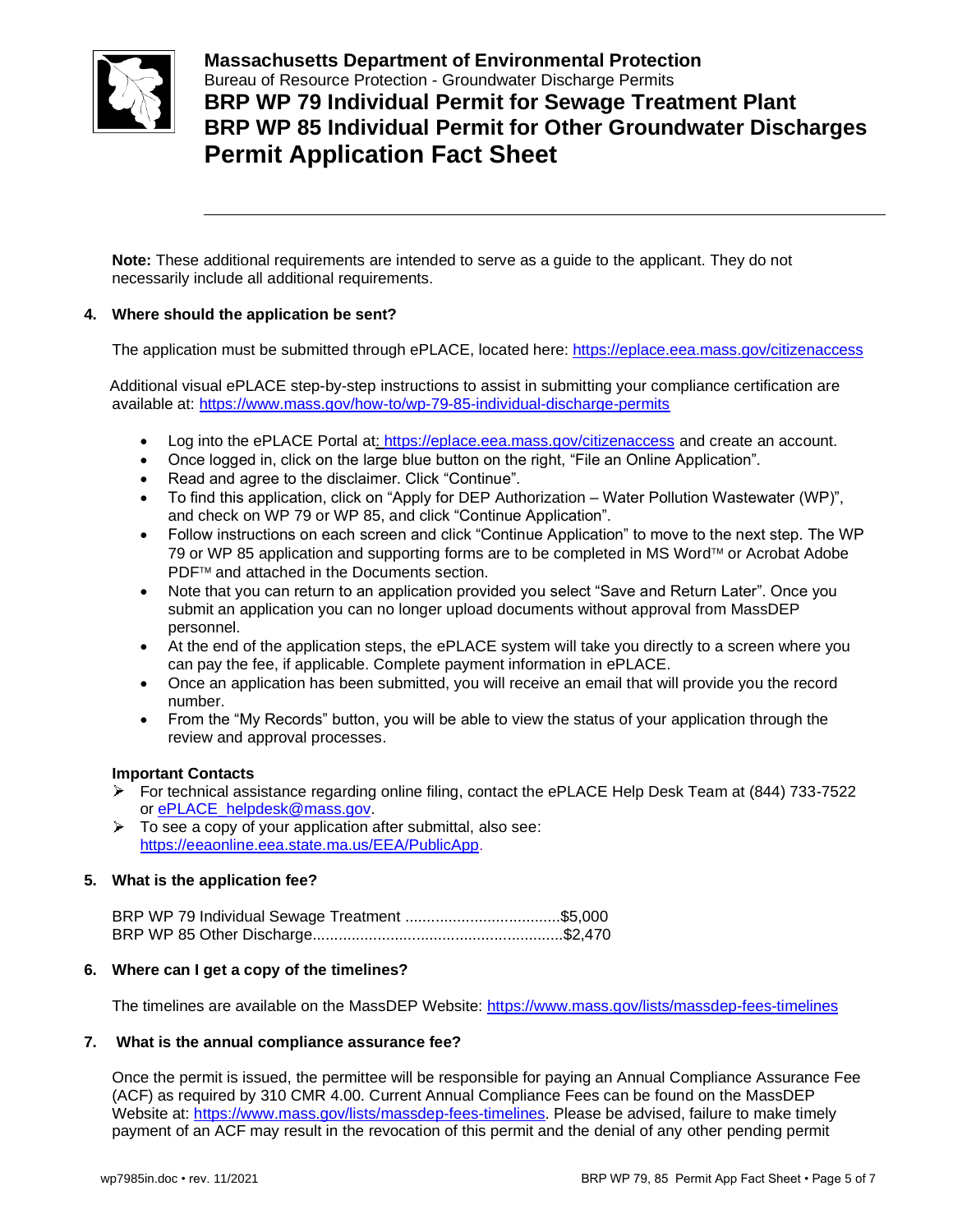

**Massachusetts Department of Environmental Protection**  Bureau of Resource Protection - Groundwater Discharge Permits **BRP WP 79 Individual Permit for Sewage Treatment Plant BRP WP 85 Individual Permit for Other Groundwater Discharges Permit Application Fact Sheet**

application that you have filed with MassDEP. In addition, if you owe any past due ACF for any MassDEP permit, this permit application may be denied under M.G.L. c. 21A, sec.18.

### **8. How long are these permits in effect?**

Permits shall be effective for a fixed term, which will not exceed 5 years. The MassDEP may issue a permit for a lesser duration.

# **9. How can I avoid the most common mistakes made in applying for these permits?**

- a. Answer all questions on the application form and indicate "not applicable" (N/A) where appropriate.
- b. Applications for BRP WP 79 and BRP WP 85 must include:
	- 1) A complete engineering report stamped and signed by a Massachusetts Registered Professional Engineer.
	- 2) Certification Statement for the engineering report, plans and specifications, and the hydrogeologic report. <https://www.mass.gov/lists/wastewater-permits-and-reporting-forms>
	- 3) A Groundwater Monitoring Well Plan.
	- 4) A Complete and signed Application Certification for Individual Permits (Section F. of the Individual Permit Application form).
	- 5) If the proposed site is within a Zone II or Interim Wellhead Protection Area (IWPA), a copy of the notification sent to the public water supply system as required by 314 CMR 5.09A(8).

### **10. What are the regulations that apply to these permits? Where can I get copies?**

These regulations include, but are not limited to:

- a. Groundwater Discharge Regulations, 314 CMR 5.00.
- b. Timely Action and Fee Provisions, 310 CMR 4.00.
- c. Administrative Penalty Regulations, 310 CMR 5.00.

These may be purchased at:

| <b>State House West Bookstore</b> |  |
|-----------------------------------|--|
| 436 Dwight Street                 |  |
| Springfield, MA 01103             |  |
| 413-784-1376                      |  |
|                                   |  |